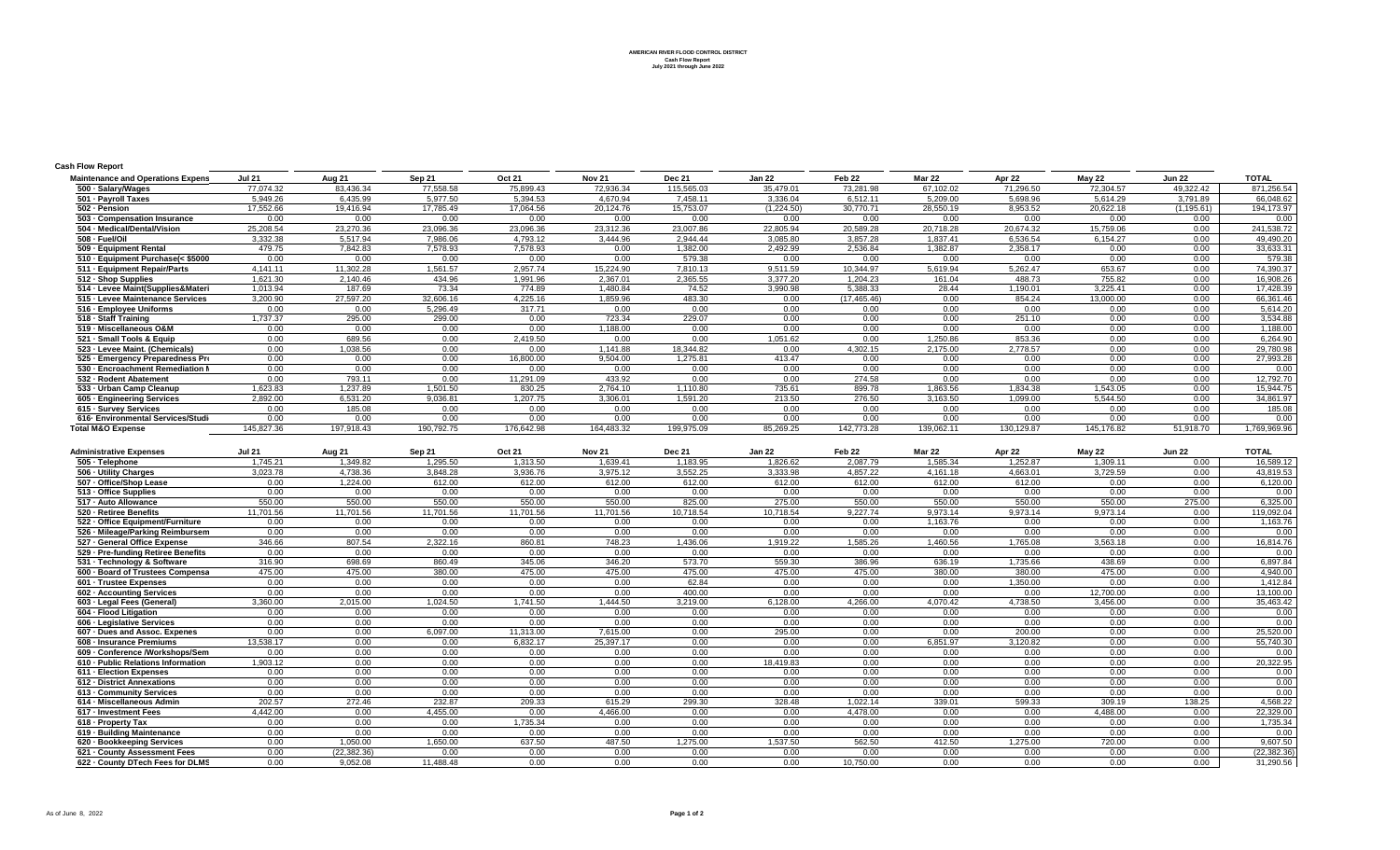## **AMERICAN RIVER FLOOD CONTROL DISTRICT Cash Flow Report July 2021 through June 2022**

| 623 - Employee Morale/Wellness             | 4.442.00      | 0.00         | 4,455.00     | 0.00         | 4,466.00      | 0.00          | 0.00          | 4,478.00          | 0.00          | 0.00         | 4,488.00      | 0.00          | 22,329.00    |
|--------------------------------------------|---------------|--------------|--------------|--------------|---------------|---------------|---------------|-------------------|---------------|--------------|---------------|---------------|--------------|
| <b>Total Administrative</b>                | 46.046.97     | 11,552.15    | 50,972.84    | 42,263.53    | 64,538.98     | 24,632.64     | 46,428.47     | 45,338.61         | 32,196.07     | 32,215.41    | 46.199.90     | 413.25        | 442,798.82   |
| <b>Special Projects Expenses</b>           | <b>Jul 21</b> | Aug 21       | Sep 21       | Oct 21       | <b>Nov 21</b> | <b>Dec 21</b> | <b>Jan 22</b> | Feb 22            | <b>Mar 22</b> | Apr 22       | May 22        | <b>Jun 22</b> | <b>TOTAL</b> |
| 702 - Engineering/Survey Studies           | 0.00          | 0.00         | 0.00         | 0.00         | 0.00          | 0.00          | 1.881.00      | 6.574.00          | 1.404.00      | 0.00         | 0.00          | 0.00          | 9.859.00     |
| 703 - Encroachment Remediation §           | 0.00          | 0.00         | 0.00         | 0.00         | 0.00          | 0.00          | 0.00          | 0.00              | 0.00          | 0.00         | 0.00          | 0.00          | 0.00         |
| 704 - Vegetation Management                | 0.00          | 0.00         | 0.00         | 0.00         | 0.00          | 0.00          | 0.00          | 0.00              | 0.00          | 0.00         | 0.00          | 0.00          | 0.00         |
| 705 - Small Capital Projects               | 4.748.25      | 300.00       | 0.00         | 0.00         | 0.00          | 0.00          | 0.00          | 0.00              | 500.00        | 0.00         | 0.00          | 0.00          | 5.548.25     |
| 707 - Levee Standards Compliance           | 0.00          | 0.00         | 0.00         | 0.00         | 0.00          | 0.00          | 0.00          | 0.00              | 0.00          | 0.00         | 0.00          | 0.00          | 0.00         |
| <b>Total Special Projects</b>              | 4,748.25      | 300.00       | 0.00         | 0.00         | 0.00          | 0.00          | 1,881.00      | 6,574.00          | 1,904.00      | 0.00         | 0.00          | 0.00          | 15,407.25    |
|                                            |               |              |              |              |               |               |               |                   |               |              |               |               |              |
| <b>Capital Outlay: Flood Control</b>       | <b>Jul 21</b> | Aug 21       | Sep 21       | Oct 21       | <b>Nov 21</b> | <b>Dec 21</b> | <b>Jan 22</b> | Feb 22            | Mar 22        | Apr 22       | <b>May 22</b> | <b>Jun 22</b> | <b>TOTAL</b> |
| 700 - Bank Protection                      | 0.00          | 0.00         | 0.00         | 0.00         | 0.00          | 0.00          | 0.00          | 0.00              | 0.00          | 0.00         | 0.00          | 0.00          | 0.00         |
| 701 - Magpie Creek                         | 0.00          | 0.00         | 0.00         | 0.00         | 0.00          | 0.00          | 0.00          | 0.00              | 0.00          | 0.00         | 0.00          | 0.00          | 0.00         |
| 706 - Property Acquisition                 | 0.00          | 0.00         | 0.00         | 0.00         | 0.00          | 0.00          | 0.00          | 0.00              | 0.00          | 0.00         | 0.00          | 0.00          | 0.00         |
| 709 - Equipment Purchase (> \$5000         | 0.00          | 8.303.14     | 0.00         | 67.928.52    | 49.638.82     | (7.650.84)    | 0.00          | 0.00              | 0.00          | 0.00         | 0.00          | 0.00          | 118,219.64   |
| <b>Total Capital Outlay: Flood Control</b> | 0.00          | 8,303.14     | 0.00         | 67,928.52    | 49,638.82     | (7,650.84)    | 0.00          | 0.00              | 0.00          | 0.00         | 0.00          | 0.00          | 118,219.64   |
|                                            |               |              |              |              |               |               |               |                   |               |              |               |               |              |
| Income<br>120 - Benefit Assessment         | 0.00          | 0.00         | 0.00         | 0.00         | 0.00          | 18,594.20     | 738,122.25    | 0.00              | 0.00          | 0.00         | 516,227.44    | 0.00          | 1.272.943.89 |
| 122 - SAFCA CAD4                           | 980,000.00    | 0.00         | 0.00         | 0.00         | 0.00          | 0.00          | 0.00          | 0.00              | 0.00          | 0.00         | 0.00          | 0.00          | 980,000.00   |
| 123 - Interest                             | 109.121.17    | 185.08       | 146.61       | 161.96       | 87.92         | 55.03         | 97.09         | 123.91            | 120.56        | 145.92       | 96.90         | 0.00          | 110,342.15   |
| 124 - O&M Agreements                       | 0.00          | 0.00         | 0.00         | 0.00         | 0.00          | 0.00          | 312,057.20    | 0.00              | 0.00          | 0.00         | 0.00          | 0.00          | 312,057.20   |
| 126 - Miscellaneous Income                 |               | 0.00         | 0.00         | 0.00         |               |               |               | 0.00              |               | 0.00         | 0.00          | 0.00          | 0.00         |
|                                            | 0.00          |              |              |              | 0.00          | 0.00          | 0.00          |                   | 0.00          |              |               |               |              |
| <b>Total Income</b>                        | 1,089,121.17  | 185.08       | 146.61       | 161.96       | 87.92         | 18,649.23     | 1,050,276.54  | 123.91            | 120.56        | 145.92       | 516,324.34    | 0.00          | 2,675,343.24 |
| <b>Fund Balance</b>                        |               |              |              |              |               |               |               |                   |               |              |               |               |              |
| <b>District Operations Fund</b>            | <b>Jul 21</b> | Aug 21       | Sep 21       | Oct 21       | <b>Nov 21</b> | <b>Dec 21</b> | <b>Jan 22</b> | Feb <sub>22</sub> | <b>Mar 22</b> | Apr 22       | <b>May 22</b> | <b>Jun 22</b> |              |
| <b>Beginning Balance</b>                   | 132,508.93    | 1,375,007.52 | 1,165,422.02 | 923,803.04   | 705,058.49    | 476,124.11    | 270,165.61    | 1,186,863.43      | 992,301.45    | 819,259.83   | 657,060.47    | 982.008.09    |              |
| Income                                     | 1,439,121.17  | 185.08       | 146.61       | 161.96       | 87.92         | 18,649.23     | 1,050,276.54  | 123.91            | 120.56        | 145.92       | 516,324.34    | 0.00          |              |
| <b>Expenses</b>                            | 196,622.58    | 209,770.58   | 241.765.59   | 218,906.51   | 229,022.30    | 224.607.73    | 133,578.72    | 194,685.89        | 173,162.18    | 162,345.28   | 191.376.72    | 124,331.95    |              |
| <b>Ending Balance</b>                      | 1.375.007.52  | 1.165.422.02 | 923.803.04   | 705.058.49   | 476.124.11    | 270,165.61    | 1.186.863.43  | 992.301.45        | 819,259.83    | 657,060.47   | 982.008.09    | 857.676.14    |              |
|                                            |               |              |              |              |               |               |               |                   |               |              |               |               |              |
| <b>Capital Outlay Reserve Fund</b>         |               |              |              |              |               |               |               |                   |               |              |               |               |              |
| <b>Beginning Balance</b>                   | 920,000.00    | 920,000.00   | 920,000.00   | 920,000.00   | 920,000.00    | 920,000.00    | 920,000.00    | 920,000.00        | 920,000.00    | 920,000.00   | 920,000.00    | 920,000.00    |              |
| Income                                     | 0.00          | 0.00         | 0.00         | 0.00         | 0.00          | 0.00          | 0.00          | 0.00              | 0.00          | 0.00         | 0.00          |               |              |
| <b>Expenses</b>                            | 0.00          | 0.00         | 0.00         | 0.00         | 0.00          | 0.00          | 0.00          | 0.00              | 0.00          | 0.00         | 0.00          |               |              |
| <b>Ending Balance</b>                      | 920.000.00    | 920.000.00   | 920.000.00   | 920,000,00   | 920.000.00    | 920,000.00    | 920,000,00    | 920,000.00        | 920,000,00    | 920,000.00   | 920.000.00    | 920,000.00    |              |
| <b>Retiree Health Benefit Reserve Fund</b> |               |              |              |              |               |               |               |                   |               |              |               |               |              |
| <b>Beginning Balance</b>                   | 3,552,014.00  | 3,552,014.00 | 3,552,014.00 | 3,552,014.00 | 3,552,014.00  | 3,552,014.00  | 3,552,014.00  | 3,552,014.00      | 3,552,014.00  | 3,552,014.00 | 3,552,014.00  | 3,552,014.00  |              |
| Income                                     | 0.00          | 0.00         | 0.00         | 0.00         | 0.00          | 0.00          | 0.00          | 0.00              | 0.00          | 0.00         | 0.00          | 72,000.00     |              |
| <b>Expenses</b>                            | 0.00          | 0.00         | 0.00         | 0.00         | 0.00          | 0.00          | 0.00          | 0.00              | 0.00          | 0.00         | 0.00          | 0.00          |              |
| <b>Ending Balance</b>                      | 3,552,014.00  | 3,552,014.00 | 3,552,014.00 | 3,552,014.00 | 3,552,014.00  | 3,552,014.00  | 3,552,014.00  | 3,552,014.00      | 3,552,014.00  | 3,552,014.00 | 3,552,014.00  | 3,624,014.00  |              |
| Flood Emergency Response Reserve Fund      |               |              |              |              |               |               |               |                   |               |              |               |               |              |
| <b>Beginning Balance</b>                   | 1,500,000.00  | 1,500,000.00 | 1,500,000.00 | 1,500,000.00 | 1,500,000.00  | 1,500,000.00  | 1,500,000.00  | 1,500,000.00      | 1,500,000.00  | 1,500,000.00 | 1,500,000.00  | 1,500,000.00  |              |
| Income                                     | 0.00          | 0.00         | 0.00         | 0.00         | 0.00          | 0.00          | 0.00          | 0.00              | 0.00          | 0.00         | 0.00          | 0.00          |              |
| <b>Expenses</b>                            | 0.00          | 0.00         | 0.00         | 0.00         | 0.00          | 0.00          | 0.00          | 0.00              | 0.00          | 0.00         | 0.00          | 0.00          |              |
| <b>Ending Balance</b>                      | 1,500,000.00  | 1,500,000.00 | 1,500,000.00 | 1,500,000.00 | 1,500,000.00  | 1,500,000.00  | 1,500,000.00  | 1,500,000.00      | 1,500,000.00  | 1,500,000.00 | 1,500,000.00  | 1,500,000.00  |              |
|                                            |               |              |              |              |               |               |               |                   |               |              |               |               |              |
| <b>Emergency Repair Reserve Fund</b>       |               |              |              |              |               |               |               |                   |               |              |               |               |              |
| <b>Beginning Balance</b>                   | 1,500,000.00  | 1,500,000.00 | 1,500,000.00 | 1,500,000.00 | 1,500,000.00  | 1,500,000.00  | 1,500,000.00  | 1,500,000.00      | 1,500,000.00  | 1,500,000.00 | 1,500,000.00  | 1,500,000.00  |              |
| Income                                     | 0.00          | 0.00         | 0.00         | 0.00         | 0.00          | 0.00          | 0.00          | 0.00              | 0.00          | 0.00         | 0.00          | 0.00          |              |
| <b>Expenses</b>                            | 0.00          | 0.00         | 0.00         | 0.00         | 0.00          | 0.00          | 0.00          | 0.00              | 0.00          | 0.00         | 0.00          | 0.00          |              |
| <b>Ending Balance</b>                      | 1,500,000.00  | 1,500,000.00 | 1,500,000.00 | 1,500,000.00 | 1,500,000.00  | 1,500,000.00  | 1,500,000.00  | 1,500,000.00      | 1,500,000.00  | 1,500,000.00 | 1,500,000.00  | 1,500,000.00  |              |
| <b>Total Balance</b>                       | 8.847.021.52  | 8.637.436.02 | 8.395.817.04 | 8.177.072.49 | 7.948.138.11  | 7.742.179.61  | 8.658.877.43  | 8.464.315.45      | 8.291.273.83  | 8.129.074.47 | 8.454.022.09  | 8.401.690.14  |              |